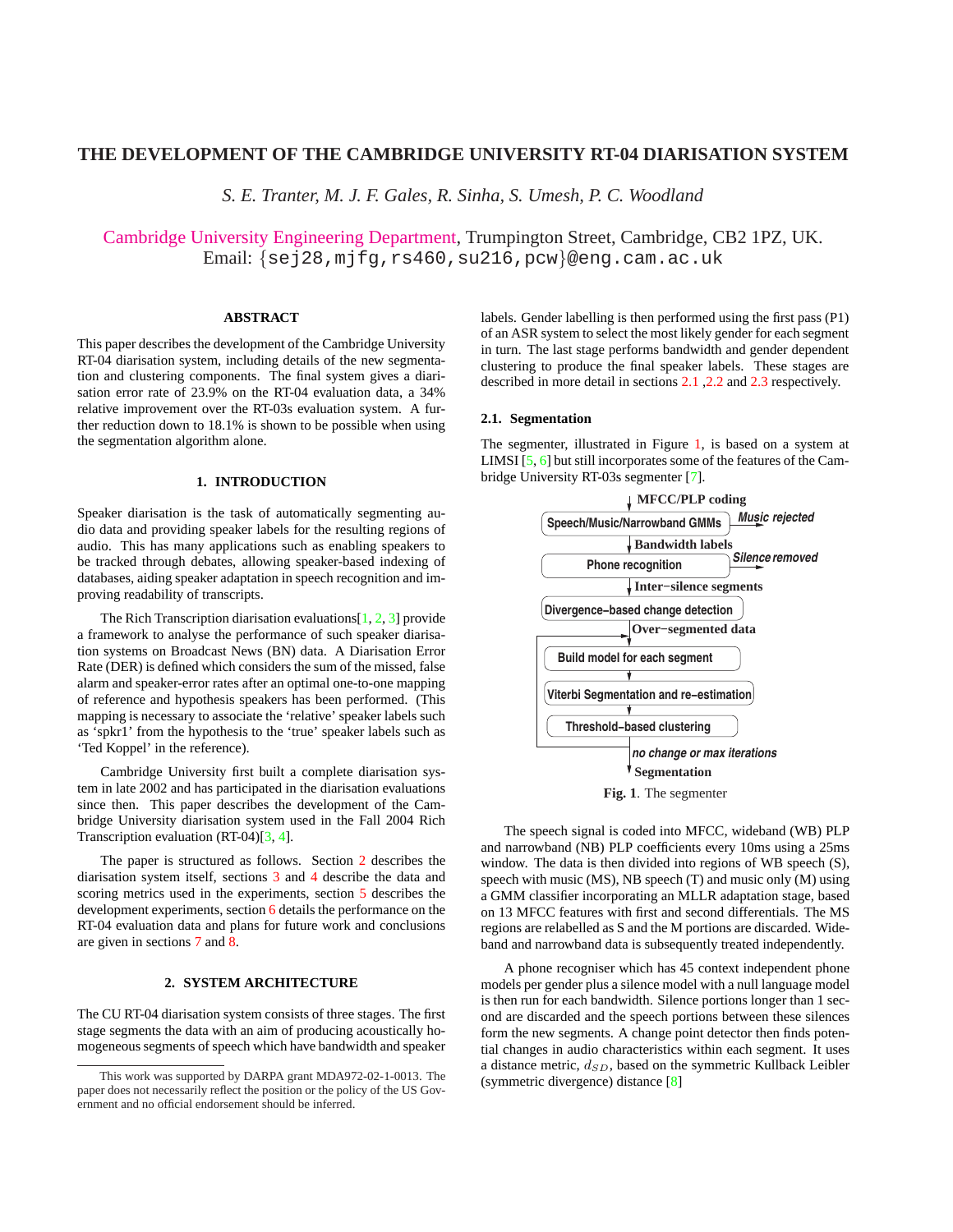<span id="page-1-0"></span>
$$
d_{SD} = d_{AHS} + \text{tr}\left[ (\Sigma_1^{-1} + \Sigma_2^{-1}) (\mu_1 - \mu_2) (\mu_1 - \mu_2)^T \right]
$$
  

$$
d_{AHS} = \text{tr}(\Sigma_1 \Sigma_2^{-1}) + \text{tr}(\Sigma_2 \Sigma_1^{-1}) - 2D
$$

where D is the dimension of the feature vector,  $tr(x)$  the trace of x,  $\mu$  the mean vector and  $\Sigma$  the covariance matrix. PLP coefficients with c0 and first differentials are used. The size of search window and the distance threshold are chosen to heavily over-segment the data ready for the subsequent phases.

These segments are then clustered into longer segments using an iterative segmentation-clustering algorithm for each bandwidth in the style of [\[6\]](#page-7-0). A model is built for each segment and the loss in likelihood when combining two segments is calculated from: [\[9\]](#page-7-0)

$$
d = \frac{N_1}{2} \log |\Sigma_1| + \frac{N_2}{2} \log |\Sigma_2| - \frac{N}{2} \log |W| -
$$
  

$$
\frac{N}{2} \log (1 + \frac{N_1 N_2}{N^2} (\mu_1 - \mu_2)^T W^{-1} (\mu_1 - \mu_2))
$$
  

$$
N = N_1 + N_2
$$
  

$$
NW = N_1 \Sigma_1 + N_2 \Sigma_2
$$

where  $\Sigma$  is the covariance matrix,  $\mu$  the mean vector and N the number of frames. Segments with a loss in log likelihood less than a certain threshold are combined and then new models are built using the new segmentation which are then used to resegment the data in a Viterbi decode. This process is repeated until the segmentation does not change or a maximum number of iterations is reached. The first few iterations where there are many small segments use a single diagonal covariance model per segment, but subsequently a full covariance model is used. PLP coefficients with c0, and first and second differentials are used for this stage.

#### **2.2. Gender Determination**

Before the final clustering stage, the P1 stage of the CUHTK RT-03s ASR system [\[10\]](#page-7-0) is used to transcribe the data. The empty segments are discarded and a forced alignment with gender dependent models is used to label the gender of each segment.

## **2.3. Clustering**

The baseline clusterer is similar to that used in the CUED RT-03s diarisation evaluation[\[7\]](#page-7-0) but uses the BIC-based stopping criterion introduced in [\[11\]](#page-7-0).

The clusterer uses the start and end times of the segments from the segmenter but makes no use of the speaker labels. The clustering is done bandwidth and gender dependently using a top-down approach. Each segment is represented by a single full correlation (not covariance) matrix of 13 static PLP (with c0) features. The arithmetic harmonic sphericity distance metric[\[12\]](#page-7-0) is used to move the segments between the children nodes until convergence before using the BIC-based stopping criterion to determine whether a given split should occur. The standard BIC formulation, given in Equation 1, is used with the slight modification that a 'local' (number of frames in the parent cluster) rather than 'global' (number of frames in the whole show) value of N is used.  $\mathcal L$  is the log likelihood of the data,  $\#M$  is the number of free parameters and  $\alpha$  is the tuning parameter (here 7.25).

$$
BIC = \mathcal{L} - \frac{1}{2}\alpha \# M \log N \tag{1}
$$

After clustering, segments with the same cluster (speaker) label which are adjacent in time are merged. This does not affect the diarisation score in itself, but makes the segmentation clearer to a reader, and enables the iterative clustering scheme of section [5.6](#page-5-0) to be easily implemented. This *baseline clusterer* is described in more detail in [\[11\]](#page-7-0). The RT-04 clusterer differed only in the way the segments were sorted before clustering, changing the initialisation. Section [5.4](#page-3-0) has more details.

### **3. DATA USED IN EXPERIMENTS**

Four development sets were used for the experiments reported in this paper. They each consisted of roughly 30 minute extracts from 6 US news shows and are summarised in Table 1.

The didev03 set was the development data for the spring RT-03 diarisation evaluation[\[2\]](#page-7-0) and the references were generated using the process described in [\[13\]](#page-7-0) using forced alignments provided by the LDC with 0.3s of silence smoothing applied. The eval03 and dev04f2 sets was the official diarisation development data for the RT-04 diarisation evaluation, and were generated in a similar way to the didev03 data but used forced alignments from a LIMSI system and 0.5s silence smoothing. The sttdev04 set was marked up manually for speakers at Cambridge University and does not use the 0.5s smoothing rule, but still offers a useful development set for diarisation experiments. The key features of the development data sets are summarised in Table 1.

| Name      | didev <sub>03</sub> | sttdev04                           | eval <sub>03</sub> | dev04f2      |
|-----------|---------------------|------------------------------------|--------------------|--------------|
| Epoch     | Oct-Dec             | Jan                                | Feb                | Nov/Dec      |
|           | 2000                | 2001                               | 2001               | 2003         |
| Spec.     | $RT-0.3s$           | $CI$ <sub><math>I</math></sub> $I$ | $RT-04$            | $RT-04$      |
| Alignment | LDC.                | manual                             | <b>LIMSI</b>       | <b>LIMSI</b> |
|           | (words)             | (spkrs)                            | (words)            | (words)      |
| Silence   | 0.3s                | N/A                                | 0.5s               | 0.5s         |
| Smoothing |                     |                                    |                    |              |

**Table 1**. Summary of data sets used for development

The RT-04 diarisation evaluation data (eval04f) consisted of 12 shows broadcast in December 2003.

## **4. EVALUATING PERFORMANCE**

#### **4.1. Diarisation Error Rate (DER)**

The diarisation error rate (DER) is the sum of the missed (speech in reference but not in hypothesis), false alarm (speech in hypothesis but not in reference) and speaker error (mapped reference and hypothesised speakers differ) rates of a system when compared to a manually defined reference. The latter is calculated by matching the hypothesised speakers to reference speakers using a one-to-one mapping which maximises the total overlap between the reference and (corresponding) hypothesis speakers. Further details can be found in [\[2\]](#page-7-0).

A 0.25s no-score region (collar) was used round reference segment boundaries during scoring and regions of overlapping speech in the reference were excluded from scoring.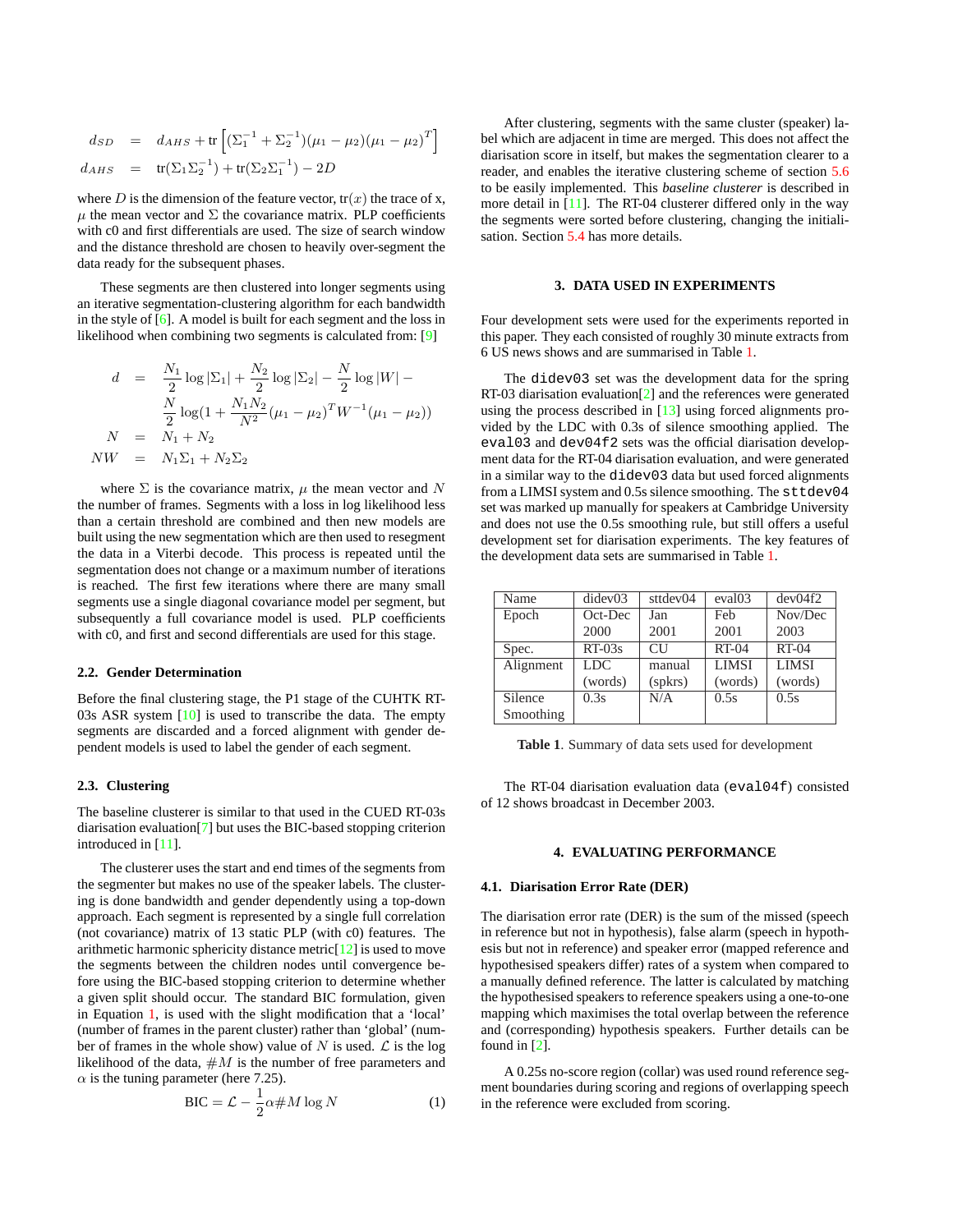#### <span id="page-2-0"></span>**4.2. Segment Purity**

The quality of the segmentation is measured by performing 'ideal' (sometimes called 'oracle') clustering on the segmenter output by assigning to each segment the true reference speaker with which it has most overlap, before scoring in the usual way. This *segment impurity* gives a measure of the miss, false alarm and withinsegment speaker error, and indicates the diarisation potential from the segmentation. The number of segments must also be considered since it is possible to monotonically improve the segment purity (lower the segment impurity) by continuously splitting segments into ever smaller regions.

### **5. DEVELOPMENT EXPERIMENTS**

## **5.1. Changing the Segmentation Algorithm**

The segmentation described in section [2.1](#page-0-0) was introduced into the Cambridge University diarisation system for the RT-04 evaluation. It is based on a system from LIMSI [\[5,](#page-7-0) [6\]](#page-7-0) which was initially used in their ASR system but recently has been employed extremely successfully in their diarisation system. [\[14,](#page-7-0) [15\]](#page-7-0)

Unlike the segmentation used in the Cambridge University RT-03 spring (RT-03s) diarisation evaluation ([\[7\]](#page-7-0)) it produces putative speaker labels as well as the start and end times and hypothesised bandwidth of each segment. This enables a DER to be obtained after the segmentation stage. However, since there is a subsequent clustering stage in the diarisation system (which makes no use of the putative speaker labels), the most important property of the segmenter output is the segment impurity as described in section 4.2.

Results for the Cambridge University RT-03s and RT-04 segmentations are given in Table 2. They show that the change of segmenter results in a decrease in DER from 23.2% to 20.3% over the 24 development shows when using the baseline clusterer described in section [2.3.](#page-1-0)

| Segment- |                    | Segment-Purity                                         | Seg                      | $+Clust$   |
|----------|--------------------|--------------------------------------------------------|--------------------------|------------|
| ation    | Dataset            | MS/FA/SPE/SI @ NumSeg                                  | <b>DER</b>               | <b>DER</b> |
| $RT-03s$ | didev03            | $0.1/3.0/1.9/5.07$ @ 875                               | $\sim$                   | 18.8       |
|          | eval03             | $0.3/1.9/1.7/3.92$ @ 869                               | $\overline{\phantom{a}}$ | 19.8       |
|          |                    | sttdev $04 \mid 1.0 \mid 0.9 \mid 2.1 \mid 4.01$ @ 913 | $\overline{\phantom{a}}$ | 22.9       |
|          |                    | dev04f2 $1.3/4.1/1.0/6.33$ @ 1077                      |                          | 32.7       |
|          | ALL.               | $0.69/2.34/1.70/4.74$ @ 3734                           | $\sim$                   | 23.2       |
| $RT-04$  |                    | didev03 $(0.6/1.6/1.0/3.16 \omega)$ 790                | 27.9                     | 18.0       |
|          | eval <sub>03</sub> | $0.6/0.7/0.9/2.17$ @ 706                               | 31.2                     | 15.9       |
|          |                    | sttdev04 2.2/0.3/0.9/3.36 @ 786                        | 30.1                     | 21.2       |
|          |                    | dev04f2 $1.5/1.8/0.6/3.93$ @ 632                       | 39.9                     | 26.9       |
|          | AI.                | $1.26/1.03/0.85/3.14$ @ 2914                           | 29.7                     | 20.3       |
|          |                    |                                                        |                          |            |

**Table 2**. Effect of changing from the RT-03s to the RT-04 segmentation system. The % miss (MS), false alarm (FA), speaker error (SPE) and segment impurity (SI) are given, along with the number of segments after the gender-labelling phase. Also provided are the DER from the segmentation itself (where applicable) and when applying the baseline clusterer.

#### **5.2. Changing the Likelihood Threshold in Segmentation**

The final full-covariance re-segmentation stage of the segmenter uses a threshold on the log likelihood to determine which segments should be associated with the same speaker labels. The value of this threshold is critical in determining the segmenter output - too low and the data will be *oversegmented* in that too many segments will be output, whereas too high and the data will have a low segment purity as some segments will contain multiple reference speakers. The effect of changing the likelihood threshold in the full-covariance resegmentation stage is summarised in Table 3 and illustrated in Figure [2.](#page-3-0)

| Lhood        |                    | Segment-Purity               | Seg   | + base | $+RT04$ |
|--------------|--------------------|------------------------------|-------|--------|---------|
| Thr.         | Dataset            | MS/FA/SPE/SI @ NumSeg        | DER   | Clust  | Clust   |
| 3000         | didev03            | $0.6/1.6/1.0/3.16$ @ 790     | 27.9  | 18.0   | 14.0    |
|              | eval <sub>03</sub> | $0.6/0.7/0.9/2.17$ @<br>706  | 31.2  | 15.9   | 15.2    |
|              | sttdev04           | $2.2/0.3/0.9/3.36$ @ 786     | 30.1  | 21.2   | 22.2    |
|              | dev04f2            | $1.5/1.8/0.6/3.93$ @ 632     | 39.9  | 26.9   | 23.5    |
|              | ALL.               | 1.26/1.03/0.85/3.14 @ 2914   | 29.67 | 20.34  | 18.71   |
| <b>11000</b> | didev03            | $0.6/1.6/2.6/4.82 \ @ 619$   | 17.2  | 15.6   | 17.5    |
|              | eval <sub>03</sub> | $0.6/0.8/1.4/2.68$ @ 586     | 17.8  | 17.7   | 17.7    |
|              | sttdev04           | $2.1/0.3/2.1/4.46 \ @ \ 643$ | 21.5  | 22.7   | 19.8    |
|              | dev04f2            | $1.5/1.9/1.1/4.47$ @ 484     | 20.4  | 23.7   | 23.3    |
|              | ALL                | 1.23/1.06/1.82/4.10 @ 2332   | 19.31 | 19.95  | 19.45   |
| 16000        | didev03            | $0.6/1.6/4.1/6.29$ @ 578     | 22.7  | 18.9   | 16.1    |
|              | eval <sub>03</sub> | $0.6/0.8/2.9/4.22 \ @ 559$   | 21.9  | 16.4   | 17.2    |
|              | sttdev04           | $2.1/0.3/3.6/6.00 \& 605$    | 24.5  | 20.5   | 20.5    |
|              | dev04f2            | $1.5/1.9/1.6/4.98$ @ 467     | 15.9  | 13.0   | 20.0    |
|              | ALL.               | 1.23/1.06/3.12/5.40 @ 2209   | 21.55 | 17.47  | 18.78   |
| 17000        | didev03            | $0.6/1.6/4.3/6.56$ @ 570     | 24.1  | 17.5   | 17.0    |
|              | eval <sub>03</sub> | $0.6/0.8/2.6/3.96 \& 563$    | 22.8  | 15.5   | 16.6    |
|              | sttdev04           | $2.1/0.3/3.7/6.10$ @<br>604  | 25.1  | 19.9   | 21.4    |
|              | dev04f2            | $1.5/1.9/1.8/5.15 \circ 463$ | 16.6  | 14.8   | 20.7    |
|              | ALL                | 1.23/1.06/3.18/5.47 @ 2200   | 22.46 | 17.11  | 18.97   |

**Table 3**. Effect of changing the likelihood threshold used in combining segments in the segmentation stage. The % miss (MS), false alarm (FA), speaker error (SPE) and segment impurity (SI) are given along with the number of segments after the genderlabelling phase. Also provided are the DER from the segmentation itself and when applying the baseline and RT-04 clusterers.

The results show that as the threshold is increased, the segment purity worsens as the number of segments decreases. The best segmenter DER is 19.31% using a threshold of 11000, with the DER of applying the baseline and RT-04 clusterers being 19.95% and 19.45% respectively. (The equivalent numbers for using staticonly coefficients in the full-covariance stage are 19.15%, 21.57% and 21.21% respectively with a threshold of 2600.) The best overall performance was 17.11% for a threshold of 17000 using the baseline clusterer, the RT-04 clusterer giving 18.97% for this case. The best performance on the dev04f2 subset was 12.95% using the baseline clusterer and a threshold of 16000.

When developing the evaluation system, since the segmenter was being used as an initial stage before applying an independent clusterer, it was felt that the segmenter should try to minimise the segment impurity and hence oversegment the data. This would allow a potentially better score if improvements could be made in the subsequent clustering. For this reason a threshold of 3000 was used in the evaluation system, which led to a DER of 20.3% with the baseline clusterer and 18.7% with the RT-04 clusterer.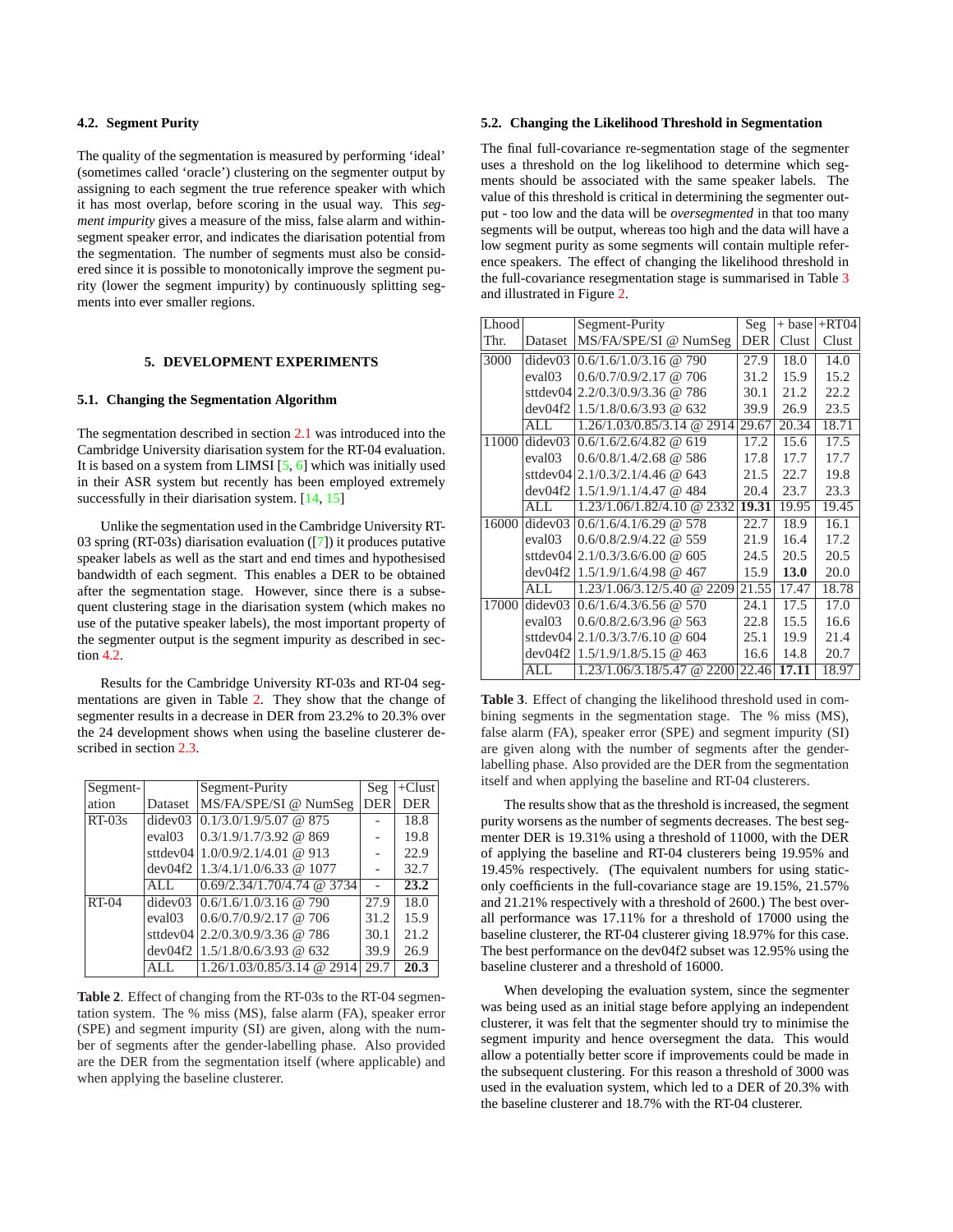<span id="page-3-0"></span>

**Fig. 2**. Effect of changing the likelihood threshold in the final stage of the segmenter. Results show the segment impurity and number of segments, the DER of the segmenter output and the DER of the baseline and RT-04 clusterers.

### **5.3. Silence Removal**

Silence is removed in two different places in the diarisation system. Firstly, regions of greater than a critical length which are not labelled as speech by the dual-phone recogniser are removed. This threshold is set by looking at the effect of the sum of the missed speech and false alarm speech, since these components are weighted equally in the DER. A traditional ASR system would try to have a very low miss rate, but the diarisation segmentation trades this off by allowing it to increase if the false alarm rate reduces by a greater amount.

Results of varying the silence stripping threshold are given in Table 4. The value of 1s was used as the silence threshold since this gave the lowest sum of missed and false alarm speech, and the lowest segment impurity. It also gave the lowest segmenter DER.

Empty segments after the P1 stage of the ASR system are also discarded before the final clustering stage. The effect on the miss, false alarm and segment impurity rates is given in Table 5. The number of segments over the 4 datasets is reduced by 3% with no effect on segment purity.

| Silence   | Dataset            | Segment-Purity            |                  | Segmenter  |
|-----------|--------------------|---------------------------|------------------|------------|
| Threshold |                    | MS/FA/SPE/SI              | @ NumSeg         | <b>DER</b> |
| 0.5s      | didev03            | 1.8/0.8/1.0/3.57          | @ 1348           | 28.9       |
|           | eval03             | 2.0/0.2/0.9/3.05          | 1229<br>$\omega$ | 34.8       |
|           | sttdev04           | 6.8/0.1/0.9/7.83          | @1359            | 34.8       |
|           | dev04f2            | 3.3/0.5/0.6/4.37          | @ 1254           | 47.5       |
|           | ALL.               | 3.62/0.39/0.85/4.86       | @5190            | 36.1       |
| 1s        | didev03            | 0.6/1.6/1.0/3.21          | @ 814            | 28.0       |
|           | eval <sub>03</sub> | 0.6/0.8/0.9/2.21          | @ 735            | 31.3       |
|           | sttdev04           | 2.1/0.3/0.9/3.27          | @ 814            | 30.0       |
|           | dev04f2            | 1.5/1.9/0.6/3.99          | @ 642            | 40.2       |
|           | ALL.               | 1.22/1.08/0.85/3.15       | @3005            | 32.0       |
| 2s        | didev03            | 0.2/2.6/1.1/3.93          | @ 813            | 29.8       |
|           | eval <sub>03</sub> | 0.4/1.8/1.0/3.14          | @ 770            | 32.4       |
|           |                    | sttdev04 1.1/0.8/1.0/2.94 | @ 804            | 31.9       |
|           | dev04f2            | 1.3/3.8/0.7/5.73          | @ 658            | 38.2       |
|           | ALL.               | 0.77/2.12/0.94/3.83       | @ 3045           | 32.9       |

**Table 4**. Effect of changing the silence stripping threshold in the segmenter. The % miss (MS), false alarm (FA), speaker error (SPE) and segment impurity (SI) are given along with the number of segments *before* the gender-labelling phase.

| Stage          | Dataset            | Segment-Purity      |                          |  |  |
|----------------|--------------------|---------------------|--------------------------|--|--|
|                |                    | MS/FA/SPE/SI        | @ NumSeg                 |  |  |
| before         | didev03            | 0.6/1.6/1.0/3.21    | @ 814                    |  |  |
| P <sub>1</sub> | eval <sub>03</sub> | 0.6/0.8/0.9/2.21    | @ 735                    |  |  |
| ASR            | sttdev04           | 2.1/0.3/0.9/3.27    | @ 814                    |  |  |
|                | dev04f2            | 1.5/1.9/0.6/3.99    | @ 642                    |  |  |
|                | AI.                | 1.22/1.08/0.85/3.15 | @ 3005                   |  |  |
| after          | didev03            | 0.6/1.6/1.0/3.16    | @790                     |  |  |
| P1             | eval <sub>03</sub> | 0.6/0.7/0.9/2.17    | @ 706                    |  |  |
| <b>ASR</b>     | sttdev04           | 2.2/0.3/0.9/3.36    | @786                     |  |  |
|                | dev04f2            | 1.5/1.8/0.6/3.93    | 632<br>(a)               |  |  |
|                | AI.                | 1.26/1.03/0.85/3.14 | $\overline{\omega}$ 2914 |  |  |

**Table 5**. Effect of removing empty segments after P1 of the ASR system. The % miss (MS), false alarm (FA), speaker error (SPE) and segment impurity (SI) are given @ the number of segments.

### **5.4. Initialising the Clusterer and Bandwidth Dependency**

The clusterer initially assigns the segments to the children nodes based on the order they are presented. Therefore changing the order of the segments to the clusterer alters the initialisation and thus can affect the clustering results. The RT-04 segmenter assigned the speaker labels to the groups of segments somewhat arbitrarily, and initially no sorting of the segments was performed before the clustering stage. It was felt that presenting the segments in an order which kept those assigned the same cluster in the segmenter together, would be beneficial.

An experiment was therefore carried out into ways of sorting the segments before clustering. Two methods of allocating the cluster labels to the groups of segments from the segmenter were made. The first assigned the cluster labels (bandwidth and gender dependently) in ascending order using the first time of each cluster to decide the ordering. The second was similar but used the midtime of each cluster to determine the ordering. The segments were then sorted by this new cluster-id ( and by start time in the case of ties) before clustering - thus ensuring that segments assigned the same cluster-id in the segmenter would be more likely to be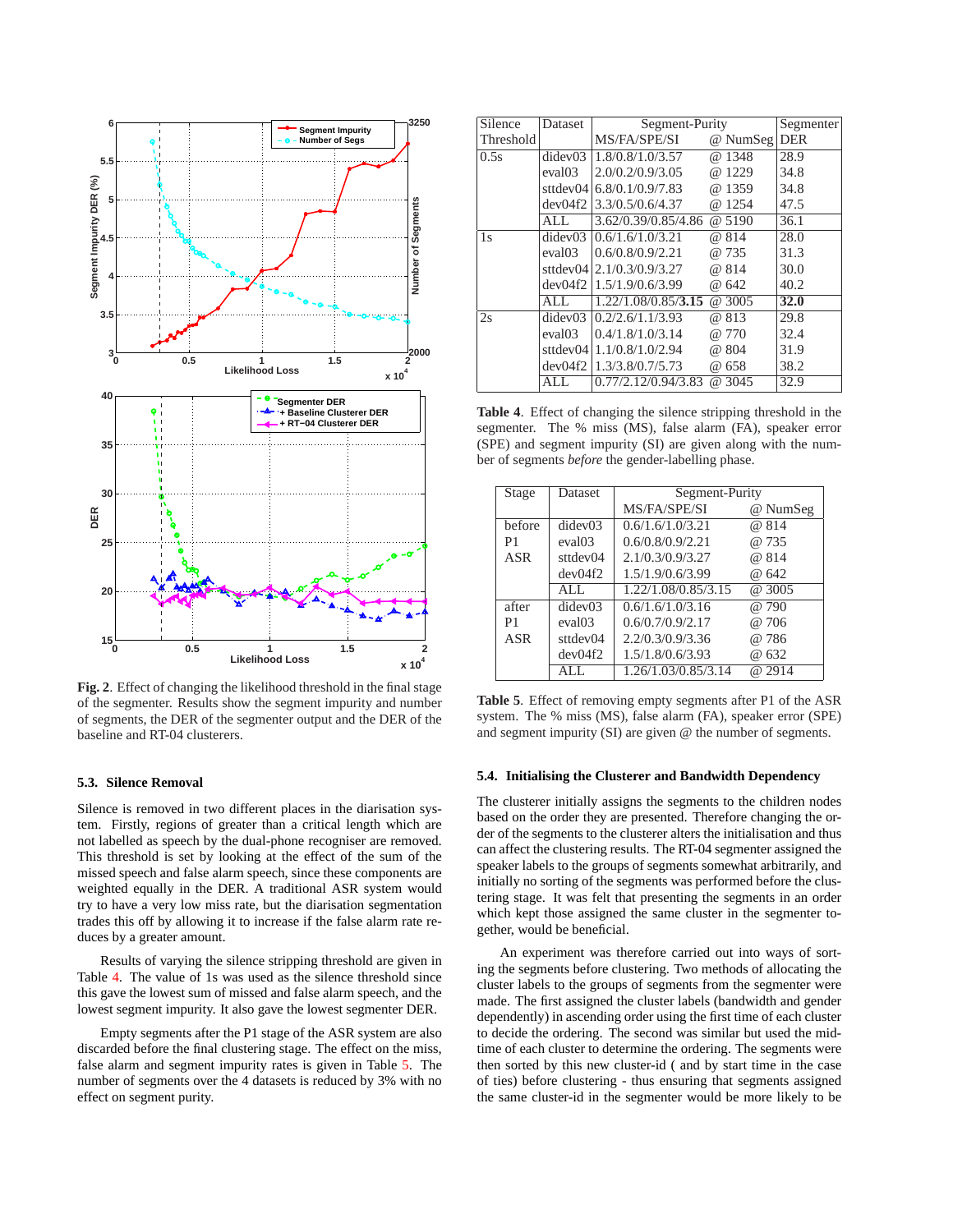initialised together in the clustering stage. Contrast runs with no sorting or with purely time-based sorting were also run. The results are given in Table 6.

| sorting             |                                  |      | $didev03   eval03   stdev04   dev04f2   ALL$ |      |      |  |
|---------------------|----------------------------------|------|----------------------------------------------|------|------|--|
| none                | 18.0                             | 15.9 | 21.2                                         | 26.9 | 20.4 |  |
| time                | 17.5                             | 16.7 | 21.5                                         | 25.7 | 20.2 |  |
| spkr-start $ 17.5$  |                                  | 17.9 | 22.6                                         | 17.5 | 19.0 |  |
| spkr-mid            | 14.0                             | 15.2 | 22.2                                         | 23.5 | 18.7 |  |
|                     | bandwidth dependent clustering   |      |                                              |      |      |  |
| none                | 18.3                             | 18.6 | 22.4                                         | 26.9 | 21.4 |  |
| time                | 18.5                             | 15.8 | 20.6                                         | 25.7 | 20.0 |  |
| spkr-start   $19.4$ |                                  | 17.9 | 21.3                                         | 20.0 | 19.7 |  |
| spkr-mid            | 16.7                             | 16.2 | 23.5                                         | 23.5 | 20.0 |  |
|                     | bandwidth independent clustering |      |                                              |      |      |  |

**Table 6**. Effect on DER of sorting the segments before clustering. Results are presented for both bandwidth dependent and bandwidth independent clustering

Although the improvements are not consistent across the datasets, the average DER across all 24 development shows is reduced from 20.4% to 18.7% by sorting the segments by the re-assigned segmenter cluster-id and then time, before clustering. This was used for all further experiments. It is a little disturbing to note some of the variation in DER from making these changes to the initialisation. The dev04f2 data set in particular changes from 17.5 to 23.5% just by re-allocating the initial cluster-id from its midpoint instead of its first occurrence in the show.

Table 6 also gives results for bandwidth independent clustering. This performed worse than the bandwidth dependent case, showing that automatically detected bandwidth information can be useful in distinguishing speakers.

### **5.5. Changing the Feature Vector**

An experiment was conducted to see the effect of changing the feature vector used in the clustering stage. The Cambridge University diarisation system has always used PLP coefficients (including the cepstral c0 coefficient) but other sites have used MFCC coefficients[\[11,](#page-7-0) [15,](#page-7-0) [16,](#page-7-0) [17\]](#page-7-0) which can sometimes perform better for diarisation[ $18$ ]. The effect of changing the energy coding by using no energy coefficient, the cepstral c0 coefficient (c0), the log energy (E) and performing cepstral mean subtraction (Z) was also investigated. The results are given in Table 7. Different values of the  $\alpha$  parameter in the stopping criterion were also tried for the different codings, but 7.25 remained the optimal in almost all cases.

The results show that performing cepstral mean subtraction considerably degrades performance, showing that the mean information *is* helping distinguish speakers. However adding both c0 and the log energy did not help improve performance. The best coding with MFCCs included the log energy but this did not perform as well as the PLP coding. The best performance overall was obtained with PLP and c0 (the standard set up) but removing the c0 coefficient improved performance on the dev04f2 data by almost 5% absolute. Further investigation showed that the shows which gained most from removing the c0 coefficient often seemed to have a low mean value for the c0 coefficient over the show. Therefore an investigation was made to see if there was a feature of the c0

| Coefficients |        |   |   |      | $didev03   eval03   stdev04   dev04f2    ALL$ |      |      |      |
|--------------|--------|---|---|------|-----------------------------------------------|------|------|------|
| BASE         | c0 E Z |   |   |      |                                               |      |      |      |
| PLP          |        |   |   | 20.3 | 17.1                                          | 22.5 | 18.7 | 19.8 |
| PLP          | Y      |   |   | 14.0 | 15.2                                          | 22.2 | 23.5 | 18.7 |
| PLP          |        | Y |   | 15.3 | 17.0                                          | 22.1 | 21.3 | 19.0 |
| PLP          | Y      | Y |   | 18.0 | 16.8                                          | 23.3 | 22.4 | 20.2 |
| PLP          | Y      | - | Y | 25.4 | 19.3                                          | 27.9 | 24.1 | 24.3 |
| <b>MFCC</b>  | Y      |   |   | 17.9 | 18.6                                          | 22.1 | 27.2 | 21.3 |
| <b>MFCC</b>  |        | Y |   | 16.2 | 15.8                                          | 21.5 | 27.0 | 20.0 |
| <b>MFCC</b>  | Y      | Y |   | 19.7 | 19.3                                          | 23.5 | 27.4 | 22.4 |
| <b>MFCC</b>  |        | Y |   | 23.3 | 16.7                                          | 28.9 | 22.4 | 23.1 |

**Table 7**. Effect of changing the feature vector in clustering. Both PLP and MFCC coding were tried with combinations of c0, log energy (E) and cepstral mean subtraction (Z).

coding which might help predict whether the c0 coefficient should be used in clustering for optimal performance.

### *5.5.1. c0 switching*

It had been observed that usually including c0 in the feature vector improved clustering, but some times it did not. Experiments were performed to see if a property of the c0 coefficient itself could be used to predict whether this gain would occur. Five properties of the c0 coefficient were investigated, namely the mean value of the data for the show after segmentation *(mean(show))*, the mean value of the segment means *(mean(segmean))*, the standard deviation of the segment means *(stddev(segmean))* and the ratios of the latter two. The correlation coefficients between the showwise difference in DER from including c0 and the property in question is given in Table 8.

| Property                      | Correlation |
|-------------------------------|-------------|
| stddev(segmean)               | $-0.0295$   |
| mean(segmean)/stddev(segmean) | 0.0995      |
| stddev(segmean)/mean(segmean) | $-0.2223$   |
| mean(segmean)                 | 0.4223      |
| mean(show)                    | 0.4560      |

**Table 8**. Correlation Coefficients between the c0 property and the difference in DER from including c0 in the clustering for all 24 development shows

The correlation coefficients show that the most correlated feature is the mean value of the c0 coefficient across the whole show after segmentation, with a correlation of 0.456. Figure [3](#page-5-0) shows a scatter plot of the mean c0 value against the difference in DER when including c0 and the mean DER across all 24 development shows when the clustering uses c0 if and only if the mean c0 value after segmentation is above a certain threshold. The breakdown in results over the different datasets is given in Table [9.](#page-5-0)

The results show the mean DER over the 24 shows can be reduced from 18.7% to 17.7%, with the DER on the dev04f2 dataset (closest in epoch to the eval04f data) reduced from 23.5% to 19.2% if this method is used with a threshold of 50. However, there was some concern that this may not hold across new datasets, so the c0 switching was implemented as a contrast run for the RT-04 evaluation, the primary run using c0 in the clustering stage for all cases.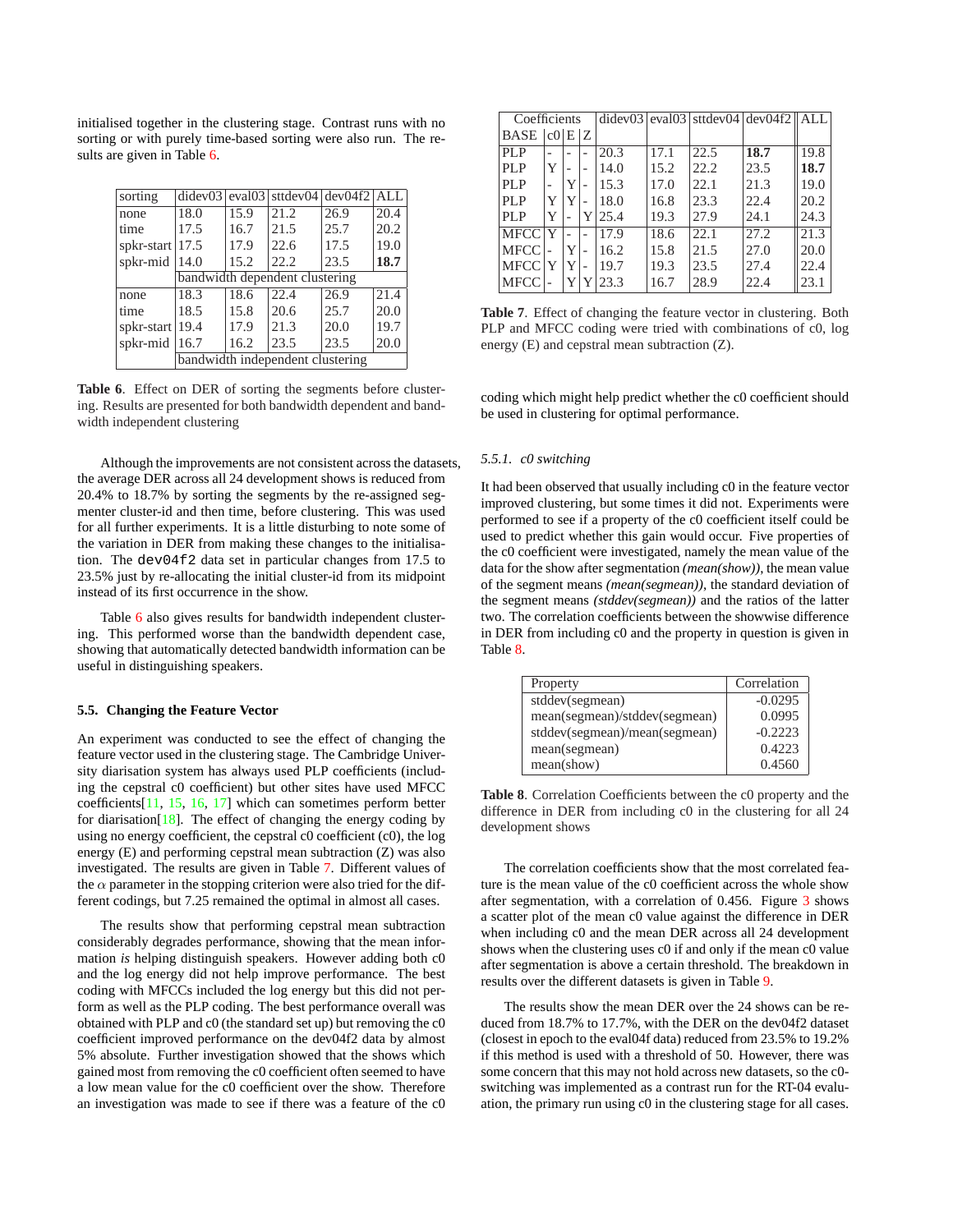<span id="page-5-0"></span>

**Fig. 3**. (a) Scatter plot showing the difference in DER when omitting the c0 coefficient against the mean c0 value for each development show. (b) Mean DER across all 24 development shows when only including c0 in clustering if the mean value is above a critical threshold.

| c0thresh               |      |      | $didev03   eval03   stdev04   dev04f2   ALL$ |      |      |
|------------------------|------|------|----------------------------------------------|------|------|
| $ 0 (PLP + c0)   14.0$ |      | 15.2 | 22.2                                         | 23.5 | 18.7 |
| 48                     | 14.0 | 15.2 | 22.2                                         | 22.3 | 18.5 |
| 49                     | 14.0 | 15.2 | 21.8                                         | 20.3 | 17.9 |
| 50                     | 14.0 | 15.5 | 21.8                                         | 19.2 | 17.7 |
| 51                     | 16.6 | 15.5 | 21.2                                         | 19.2 | 18.2 |
| 52                     | 16.6 | 15.5 | 21.2                                         | 18.7 | 18.1 |
| 54                     | 16.6 | 15.5 | 21.2                                         | 18.7 | 18.1 |
| 56                     | 18.6 | 15.5 | 21.2                                         | 18.7 | 18.6 |
| $100$ (PLP)            | 20.3 | 17.1 | 22.5                                         | 18.7 | 19.8 |

Table 9. Results per dataset from only including c0 in the clustering if the mean value of the show is greater than a threshold

#### *5.5.2. Using Delta Features*

An experiment was conducted which added first differentials (deltas) to the feature vector but used a block diagonal covariance representation in the clustering. The results for different  $\alpha$  values on the development datasets are illustrated in Figure 4. The optimal  $\alpha$  value is much lower here than for the static only case (as it is influenced by the independence of the features), and the best performance is only 20.6% compared with the 18.7% from the static-only case, therefore this was not used in the evaluation system.



**Fig. 4**. Effect of changing the  $\alpha$  value in the clustering when using a block diagonal representation with static and delta coefficients.

## **5.6. Iterative Clustering**

Iterative clustering or re-segmentation could potentially help improve the performance of diarisation systems. We implemented a simple iterative scheme which ran the clusterer and then merged temporally adjacent segments which were clustered together, before running the clusterer again on the new segmentation. The idea was that segments which are adjacent in time are often spoken by the same speaker and thus if the clusterer also clustered them together then there are two sources suggesting the segmentation should be refined to combine the segments in question.

The final clustering stage is run as before, but the preceding clustering stages can be run differently if required. For example, producing many clusters would minimise the risk of segments being falsely combined, whereas producing fewer clusters than normal and relying on the temporal adjacency criterion to restrict false combinations might also be justified.

The results for  $\alpha$  of 7.25 (optimal), 5 (conservative) an[d 10](#page-6-0) (overclustered) for the non-final iteration are presented in Table 10 and the segment purity for t[he c](#page-6-0)ase of using the optimal  $\alpha = 7.25$ throughout is given in Table 11.

The results show that this technique did not help improve performance overall, producing a increase in segment impurity and corresponding increase in final DER even after only one extra iteration, for all datasets except the eval03 data.

### **5.7. Varying the Parameters**

Finally, the  $\alpha$  value and the decision to us[e th](#page-7-0)e 'local' or 'global' formulation of the BIC sto[pp](#page-6-0)ing criterion [11] was checked. The results, illustrated in Figure 5, confirm that the best result of 18.7% occurs using  $\alpha$ =7.25 with the 'local' formulation.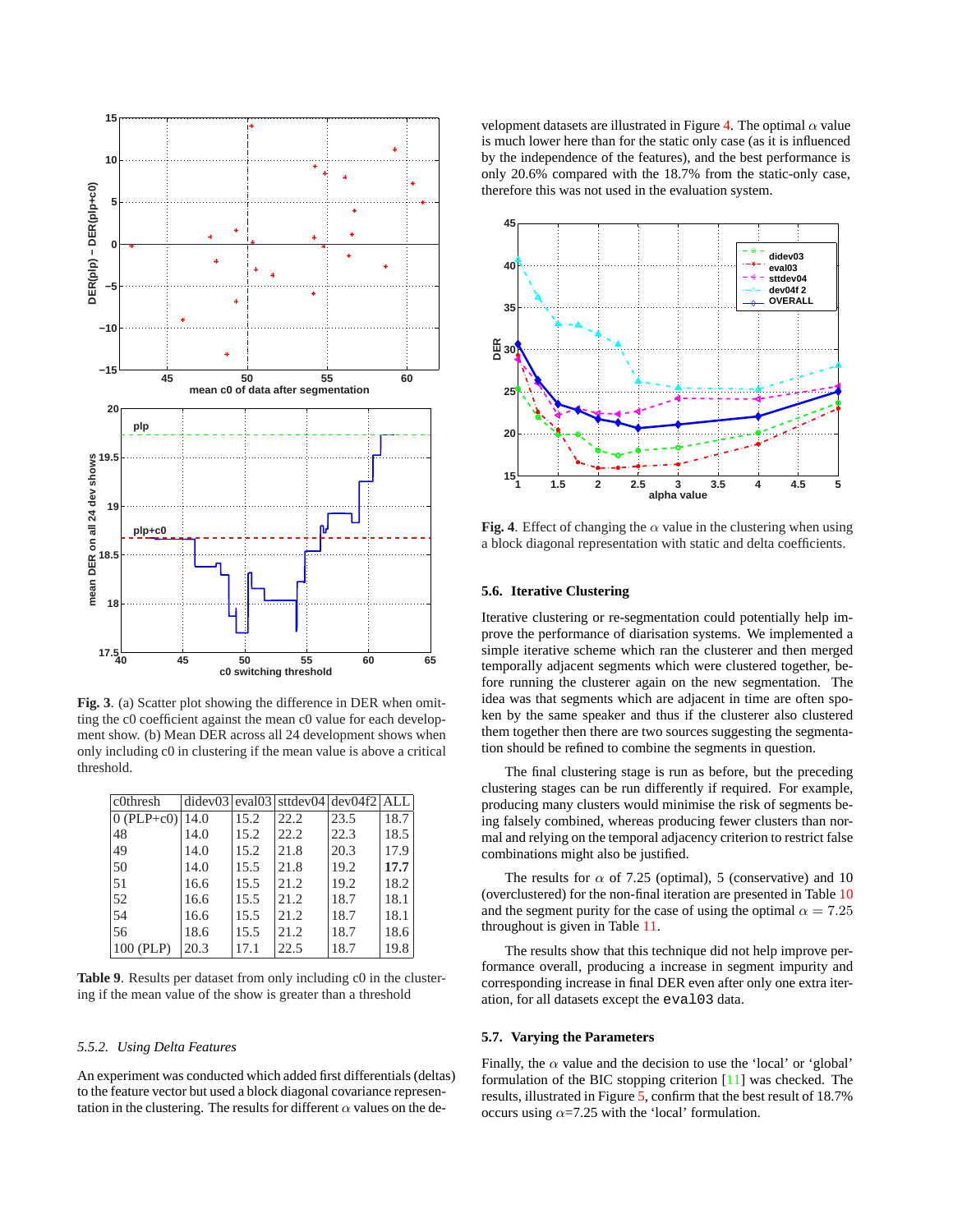<span id="page-6-0"></span>

| non-<br>final | itera-l        |      |      |      |      | eval03 didev03 sttdev04 dev04f2 OVERALL |
|---------------|----------------|------|------|------|------|-----------------------------------------|
| $\alpha$      | tions          |      |      |      |      |                                         |
|               | 0              | 63.3 | 59.7 | 62.4 | 67.5 | 63.1 @ 2914                             |
|               |                | 15.2 | 14.0 | 22.2 | 23.5 | 18.7 @ 2629                             |
| 7.25          | $\overline{2}$ | 14.9 | 15.9 | 22.6 | 23.6 | 19.3 @ 2587                             |
| 7.25          | 3              | 15.6 | 14.8 | 22.3 | 23.7 | 19.1 @ $2570$                           |
| 7.25          | 10             | 15.6 | 15.0 | 22.0 | 23.7 | 19.1 @ 2565                             |
| 5             | 2              | 15.3 | 15.9 | 23.1 | 24.3 | $19.7 \omega$ 2609                      |
| 5             | 3              | 16.7 | 17.3 | 24.3 | 28.9 | $21.7 \& 2616$                          |
| 5             | 10             | 16.4 | 18.6 | 23.6 | 28.1 | $21.6 \& 2621$                          |
| 10            | 2              | 15.0 | 17.5 | 21.6 | 23.1 | 19.3 @ 2540                             |
| 10            | 3              | 16.9 | 17.8 | 24.6 | 24.0 | $20.9 \omega 2521$                      |
| 10            | 10             | 19.9 | 21.3 | 25.3 | 22.9 | 22.4 @ 2515                             |

**Table 10**. Iterative clustering merging temporally adjacent segments in the same cluster between stages. Results show the final DER  $@$  the number of segments.

|  |  | iter  didev03   eval03   sttdev04   dev04f2 | ALL.                                                                                                             |
|--|--|---------------------------------------------|------------------------------------------------------------------------------------------------------------------|
|  |  |                                             |                                                                                                                  |
|  |  |                                             | $\mid$ 0 $\mid$ 1.0 @ 790 $\mid$ 0.9 @ 706 $\mid$ 0.9 @ 786 $\mid$ 0.6 @ 632 $\mid$ 0.85 @ 2914                  |
|  |  |                                             | $1 1.6 \odot 714 0.9 \odot 644 1.9 \odot 702 1.2 \odot 569 1.43 \odot 2629$                                      |
|  |  |                                             | 2 2.1 @ 694 1.0 @ 638 2.0 @ 695 1.2 @ 560 1.59 @ 2587                                                            |
|  |  |                                             | $3$ 2.2 @ 686 1.4 @ 635 2.2 @ 691 1.2 @ 558 1.80 @ 2570                                                          |
|  |  |                                             | $ 10 2.3 \circledcirc 681 1.4 \circledcirc 635 2.2 \circledcirc 691 1.2 \circledcirc 558 1.82 \circledcirc 2565$ |

**Table 11**. Segment impurity *excluding the MS and FA components* @ number of segments for the iterative clustering with  $\alpha = 7.25$ .



**Fig. 5**. Effect of changing the  $\alpha$  value in the clustering when using the full correlation matrix with static only PLP coefficients. (a) uses the 'local' whilst (b) uses the 'global' formulation.

# **6. RESULTS ON THE RT-04 EVALUATION DATA**

Table 12 shows the results on the 12-show RT-04 evaluation data (eval04f) and the progress in diarisation at Cambridge Unive[r](#page-7-0)sity since the RT-03s evaluation. Introducing the new clustering [11] reduced the primary DER from 36.3% to 27.9%, whilst subsequently introducing the new segmenter reduced this further to 22.5%. It was discovered after the evaluation that the coding into PLP coefficients had been affected by switching compilers despite no change to the source code, and this had unfortunately led to an incre[ase o](#page-3-0)f DER to 23.9%. This confirms the observation in section 5.4 that the clustering is somewhat over-sensitive to slight changes in input, possibly due to the system being top-down instead of using the more common agglomerative method.

| Coding    | Segment   | Cluster       | <b>DER</b> | <b>DER</b> |
|-----------|-----------|---------------|------------|------------|
|           | ation     | $\frac{1}{2}$ | main       | c0switch   |
| $RT-0.3s$ | $RT-0.3s$ | $RT-0.3s$     | 36.33      |            |
| $RT-0.3s$ | $RT-0.3s$ | $RT-04$       | 27.90      | 24.45      |
| $RT-03s$  | $RT-04$   | $RT-04$       | 22.48      | 22.35      |
| $+ RT-04$ | $RT-04$   | $RT-04$       | 23.86      | 24.12      |

**Table 12**. Progress since RT-03s on the eval04f data. The DER of the main system is given along with the contrast run with the c0 switching where applicable. † Official eval. submission (see [[4\]\).](#page-7-0)

The contrast run which included the c0-switching did perform better when using the RT-03s segmentation (24.5% instead of 27.9%) but made little difference when used with the RT-04 segmenter.

An experiment was run to see the effect of using different criteria to pick the likelihood threshold and clustering strategy on the dev data. Three different strategies were tried namely (a) just use the segmenter output which gave the best segmenter DER; (b) use the clusterer output which gave best performance across all the dev data; and (c) use the clusterer output which gave best performance on the dev04f2 data, since this was closest in epoch to the eval04f data. The results are given in Table 13 using the RT-03s PLP coding.

| likeli-   | post-ASR                                         | Segmenter   Baseline   RT-04 |            |                       |
|-----------|--------------------------------------------------|------------------------------|------------|-----------------------|
| hood      | Segment                                          |                              |            | Clusterer   Clusterer |
| thresh    | Impurity                                         | <b>DER</b>                   | <b>DER</b> | <b>DER</b>            |
|           | 3000 0.4/1.1/1.2/2.69 @ 1383 35.15               |                              | 22.03      | 22.48(e)              |
|           | $11000 0.4/1.1/2.2/3.73 \n\omega 1063 18.72(a1)$ |                              | 22.90      | 21.02                 |
| 16000     | $0.4/1.1/3.8/5.35$ @ 987                         | 21.17                        | 20.50(c)   | 22.18                 |
| 17000     | $0.4/1.1/3.9/5.44 \ @.988$                       | 22.05                        | 22.06(b)   | 21.44                 |
| $ +2600 $ | $0.4/1.1/3.5/5.05$ @ 979                         | 18.12(a2)                    | 21.82      | 23.49                 |

Table 13. Effect on eval04f DER of using different criteria on the dev data to choose the segmenter likelihood threshold and clustering strategy. (e) represents the RT-04 evaluation system, (a1) and (a2) are from the optimal segmenter DER on the dev data, (b) the optimal clustered DER on the dev data, and (c) the optimal clustered DER on the dev04f2 data. † no differentials used in the feature vector in the full-covariance stage of the segmenter.

The results show that the eval04f DER could have been reduced by changing the strategy used to finalise the system on the dev data, the best performance being 18.1% when using the segmenter output directly (with no differentials in the feature vector in the full-covariance stage).